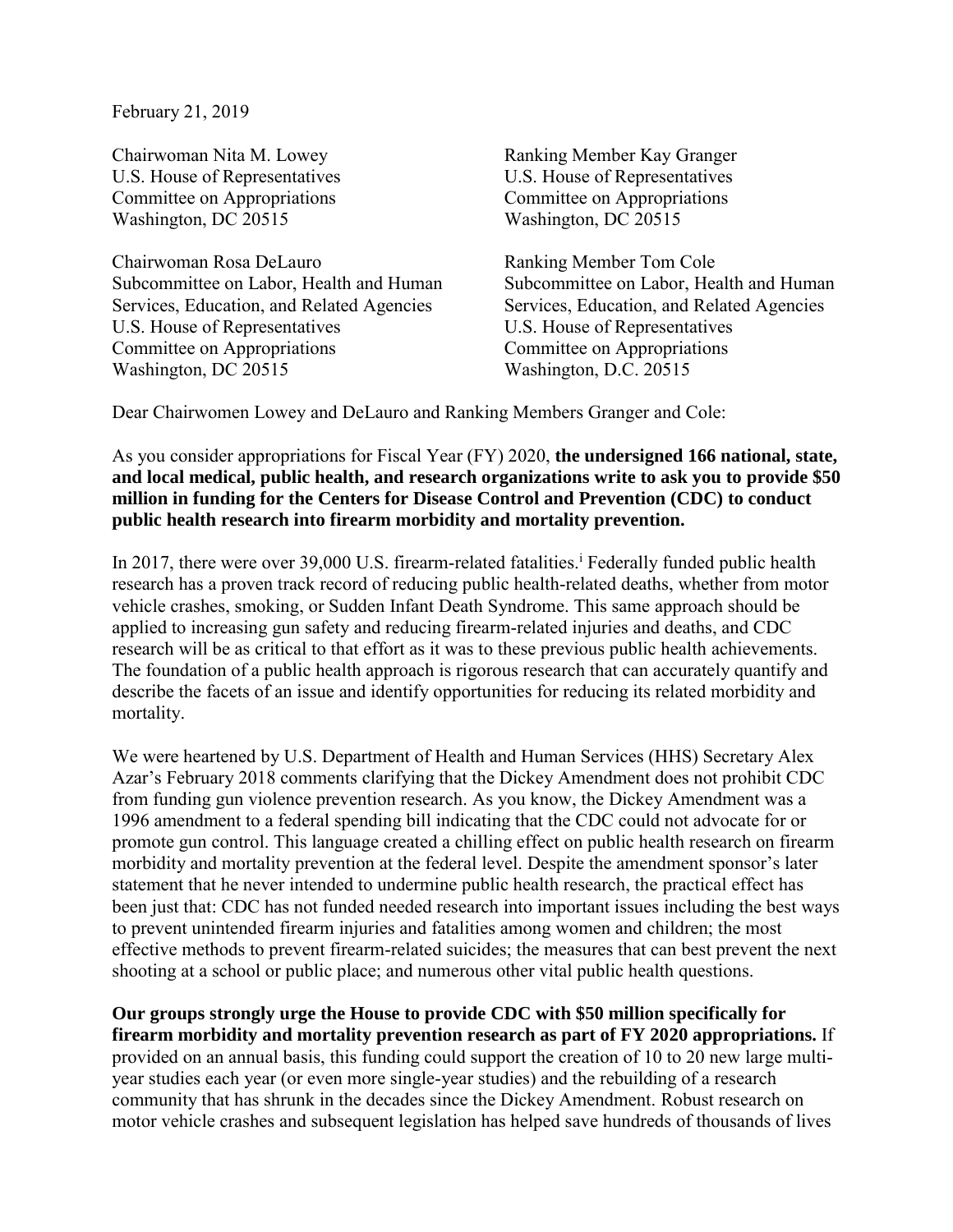through public health interventions, including seat belts and other safety features. The same approach can help reduce gun violence in our communities, including ensuring CDC is able to adequately fund research into this public health priority.

Our organizations stand ready to work with you to support this critical effort. Thank you for your consideration.

Sincerely,

## **National Organizations:**

AASA, The School Superintendents Association Academic Pediatric Association AFFIRM Research American Academy of Allergy, Asthma & Immunology American Academy of Family Physicians American Academy of Neurology American Academy of Nursing American Academy of Pediatrics American Anthropological Association American Association of Child & Adolescent Psychiatry American Association of Colleges of Nursing American Association of Colleges of Pharmacy American Association of Neurological Surgeons American College of Emergency Physicians American College of Obstetricians and Gynecologists American College of Physicians American College of Surgeons American Educational Research Association American Medical Association American Medical Student Association American Medical Student Association American Medical Women's Association American Nurses Association American Osteopathic Association American Pediatric Society American Pediatric Surgical Association American Psychiatric Association American Psychological Association American Public Health Association American Society for Clinical Pathology American Society of Pediatric Nephrology American Society of Pediatric Otolaryngology American Sociological Association American Thoracic Society American Trauma Society Association of Accredited Public Health Programs Association of American Medical Colleges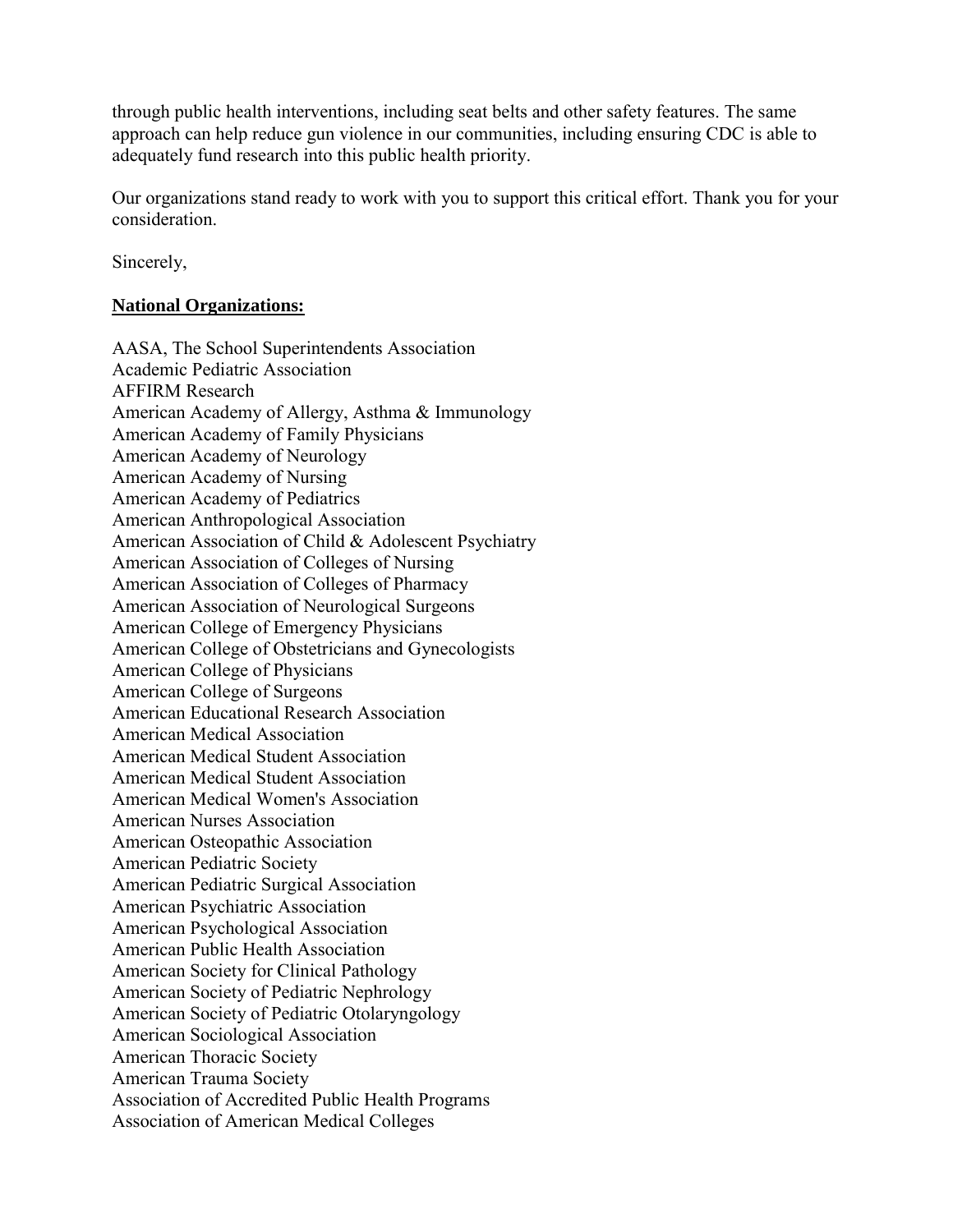Association of Asian Pacific Community Health Organizations Association of Departments of Family Medicine Association of Family Medicine Residency Directors Association of Maternal & Child Health Programs Association of Medical School Pediatric Department Chairs Association of Pediatric Program Directors Association of Population Centers Association of Schools and Programs of Public Health Association of State and Territorial Health Officials Association of Women's Health, Obstetric and Neonatal Nurses Big Cities Health Coalition Brain Injury Association of America Catholic Health Association of the U.S. Child Injury Prevention Alliance Children's Hospital of Philadelphia Children's Defense Fund Children's Hospital Association Commissioned Officers Association of the U.S. Public Health Service Congress of Neurological Surgeons Consortium of Social Science Associations Council on Pediatric Subspecialties Council on Social Work Education Doctors for America Emergency Nurses Association Families USA Futures Without Violence GLMA: Health Professionals Advancing LGBTQ Equality Healthy Teen Network International Association of Forensic Nurses National Alliance to Advance Adolescent Health National Association for Children's Behavioral Health National Association of Community Health Centers National Association of County and City Health Officials National Association of Pediatric Nurse Practitioners National Association of School Nurses National Association of State Emergency Medical Services Officials National Center on Domestic and Sexual Violence National Hispanic Medical Association National League for Nursing National Prevention Science Coalition to Improve Lives National Women's Health Network North American Primary Care Research Group North American Society for Pediatric Gastroenterology, Hepatology and Nutrition Pediatric Endocrine Society Pediatric Orthopaedic Society of North America Pediatric Policy Council Pediatric Trauma Society Population Association of America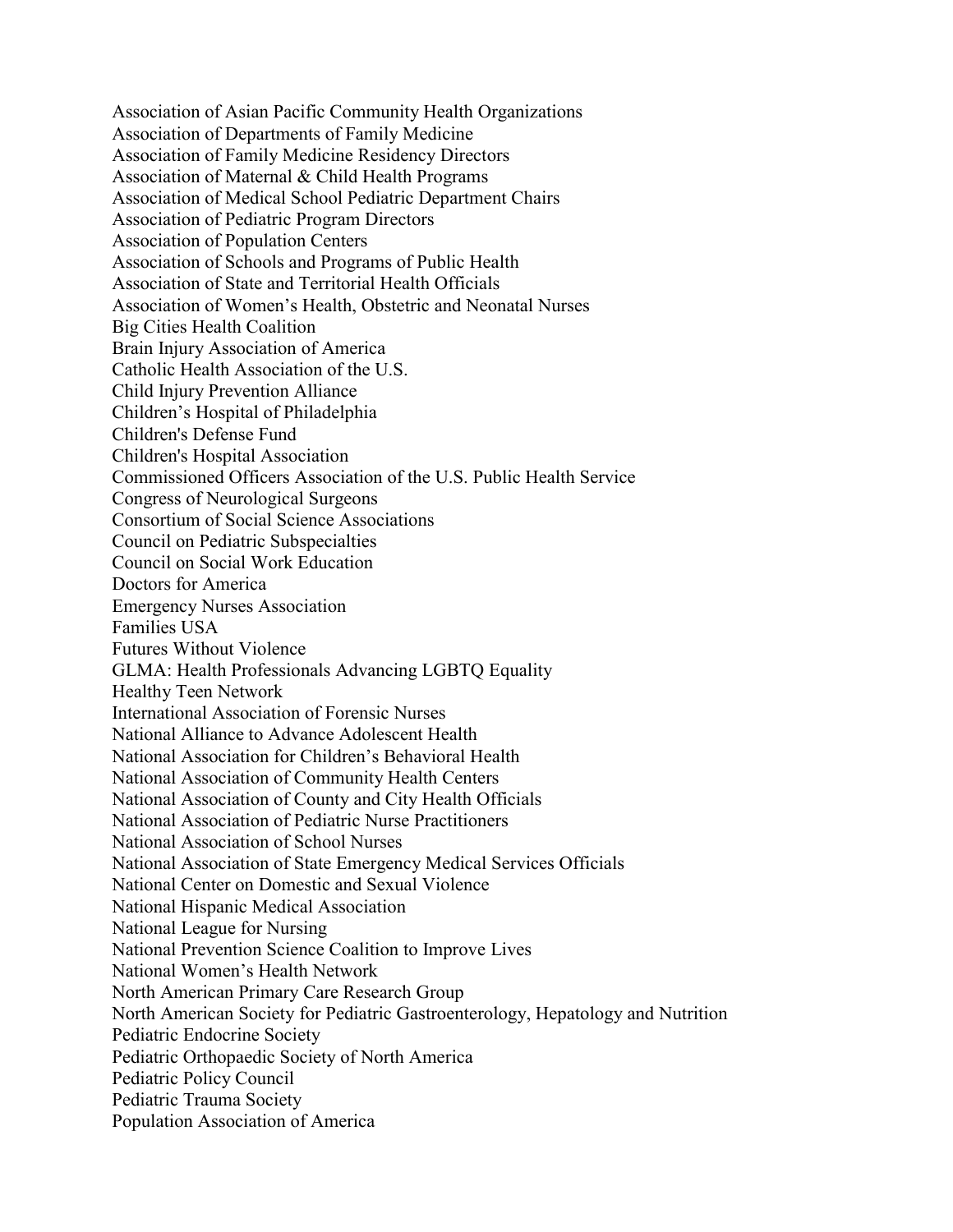Prevention Institute Psychiatrists for Gun Violence Prevention Safe States Alliance School-Based Health Alliance Scoliosis Research Society Society for Academic Emergency Medicine Society for Adolescent Health and Medicine Society for Advancement of Violence and Injury Research Society for Developmental and Behavioral Pediatrics Society for Pediatric Anesthesia Society for Pediatric Pain Medicine Society for Pediatric Research Society for Prevention Research Society for Public Health Education Society for Social Work and Research Society of General Internal Medicine Society of Teachers of Family Medicine Society of Thoracic Surgeons Trust for America's Health Zero to Three

## **State and Local Organizations:**

Alaska Chapter of the American Academy of Pediatrics American Academy of Pediatrics - California Chapter 2 American Academy of Pediatrics - California Chapter 3 American Academy of Pediatrics Georgia Chapter American Academy of Pediatrics, Colorado Chapter American Academy of Pediatrics, Orange County Chapter American Academy of Pediatrics, Rhode Island Chapter American Academy of Pediatrics, South Carolina Chapter Arizona Public Health Association Arkansas Chapter, American Academy of Pediatrics Arkansas Public Health Association California Chapter 1, American Academy of Pediatrics Children's Hospital of Wisconsin Colorado Public Health Association Connecticut Public Health Association DC Chapter of the American Academy of Pediatrics Delaware Academy of Medicine / Delaware Public Health Association Doctors for America, New York Chapter Doctors for America, Washington State Chapter Florida Chapter - American Academy of Pediatrics Hawaii Public Health Association Hezekiah Beardsley Connecticut Chapter of the American Academy of Pediatrics Idaho Chapter of the American Academy of Pediatrics Illinois Chapter of the American Academy of Pediatrics Illinois Public Health Association